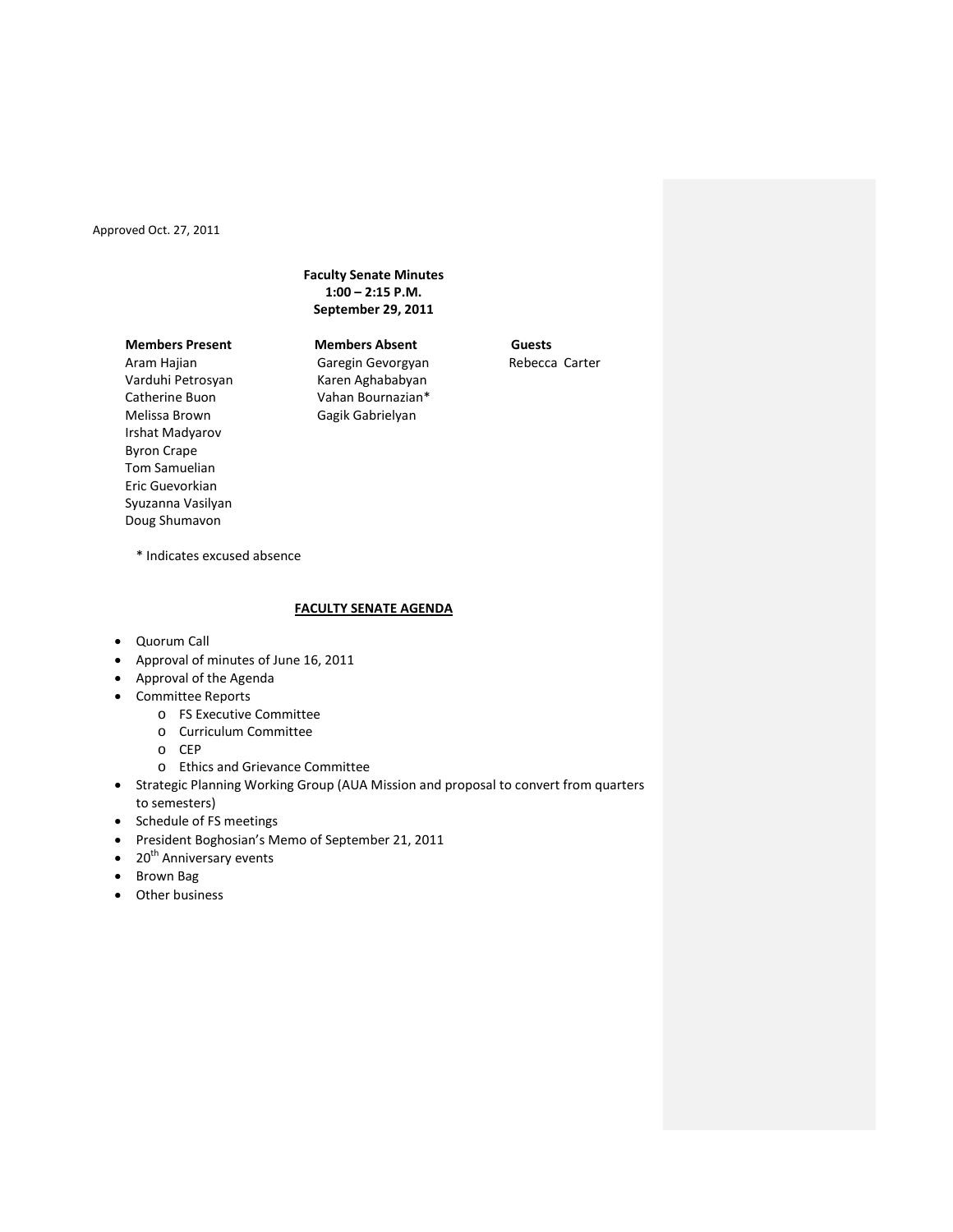### **MINUTES**

- **Quorum Call** Quorum present
- **Approval of the minutes of June 16, 2011** Varduhi Petrosyan moved that the Minutes of June 16, 2011 be approved as amended, and Byron Crape seconded the motion. The minutes were approved by consensus.
- **Approval of the agenda**  The agenda was approved by consensus.
- **Committee Reports**
	- o FS Executive Committee

FS executive committee reported on the changes in the FS: Marine Antonyan from Law and Lusine Galajyan from PSIA, and Arthur Drampian from PSIA were replaced by Doug Shumavon, Syuzanna Vasilyan from PSIA, and Tom Samuelian from the Law Department.

Vahan Bournazian was unanimously elected Parliamentarian of the FS to replace Marine Antonyan.

There were some E-votes in the summer approving course modifications (CIS August 1, 2011 (Appendix A); SBM – August 19, 2011 (Appendix B))

o Curriculum Committee (CC)

Three proposals have been discussed:

- MA transfer/credit policy (Appendix C). After some discussion, Varduhi Petrosyan moved that the proposal be approved, and Catherine Buon seconded the motion. The proposal was approved by consensus.
- AUA Policy on transfer undergraduate students and credit transfer This proposal is being approved conditionally at this point. An amendment was made (see Track Changes in Appendix D). Doug Shumavon moved that the proposal be approved, and Aram Hajian seconded the motion. The proposal was approved by consensus.
- Conversion from Quarter to Semester Calendar This proposal is being approved conditionally at this point (Appendix E).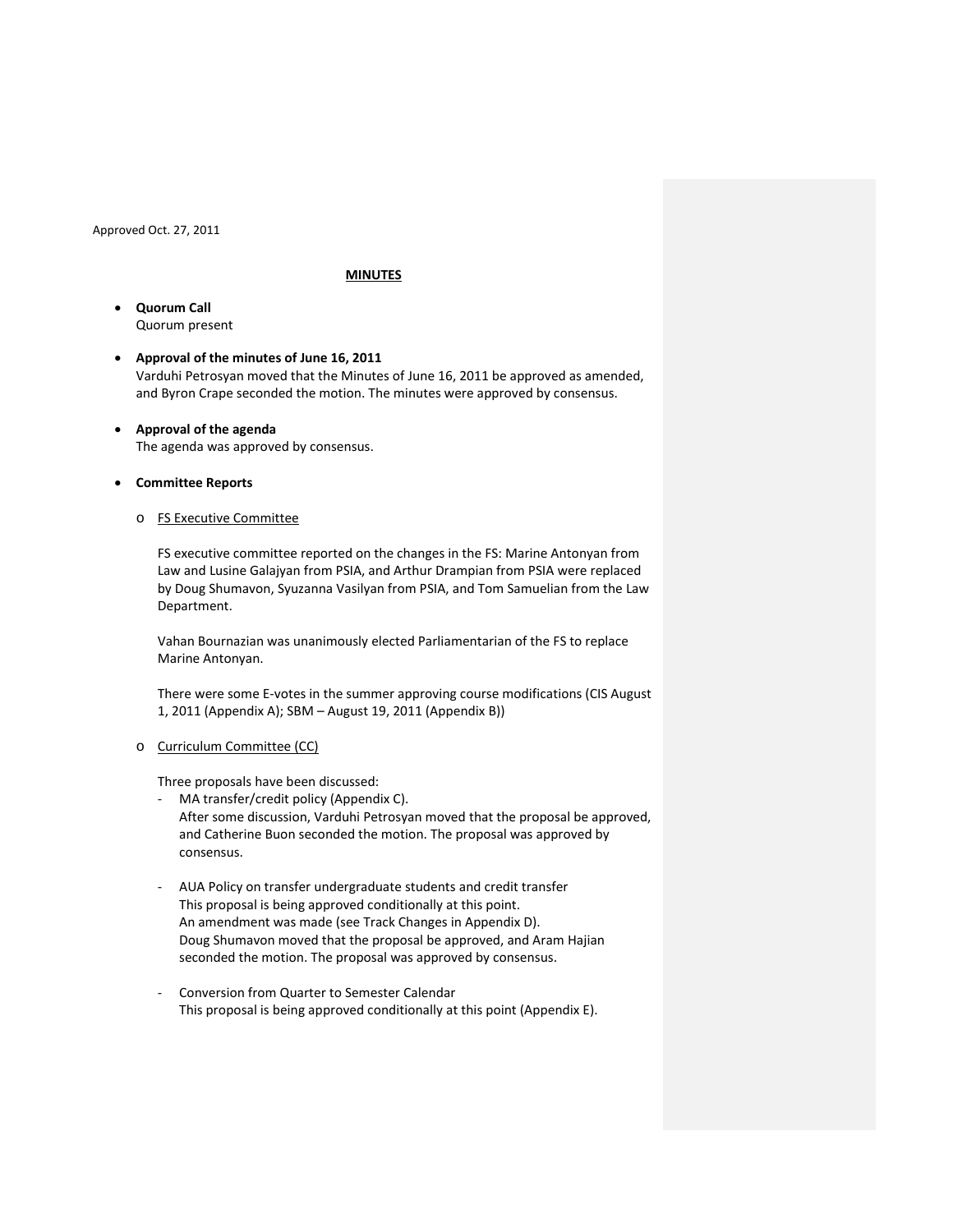Tom Samuelian moved that the proposal be approved, and Catherine Buon seconded the motion. The proposal was approved by 7 out of 9 present members.

o CEP

The current Dean Varoozhan Harikian is stepping down, and a search for a new Dean will start shortly.

# **Action item: CEP to hold a meeting to write up a proposal for changes to be discussed at the next FS meeting.**

The CEP meeting will be open to all other FS members. Once this proposal is discussed and approved by FS, it will go to the current leadership of the Extension Program and AUA.

o Ethics and Grievance Committee No grievances reported.

The membership and chairmanship of the Ethics and Grievance Committee will be decided later.

## • **Strategic Planning Working Group**

Proposal to change Current AUA Mission (Appendix F):

Doug Shumavon moved that the changes be approved, and Aram Hajian seconded the motion. The proposal was approved by consensus.

Proposal to Convert from Quarters to Semester (Appendix G) After some discussion of the proposal, Doug Shumavon moved that the resolution be supported, and Varduhi Petrosyan seconded the motion. The resolution was supported by consensus.

One of the FS members noted that he/she supported this change only if AUA introduces the u-grad program.

### • **President Boghosian's memo of September 21**

No comments were made on the memo.

### • **20th anniversary events**

It was stressed that the Faculty are encouraged to attend the events and the FS members should take this message to the rest of the faculty in their departments.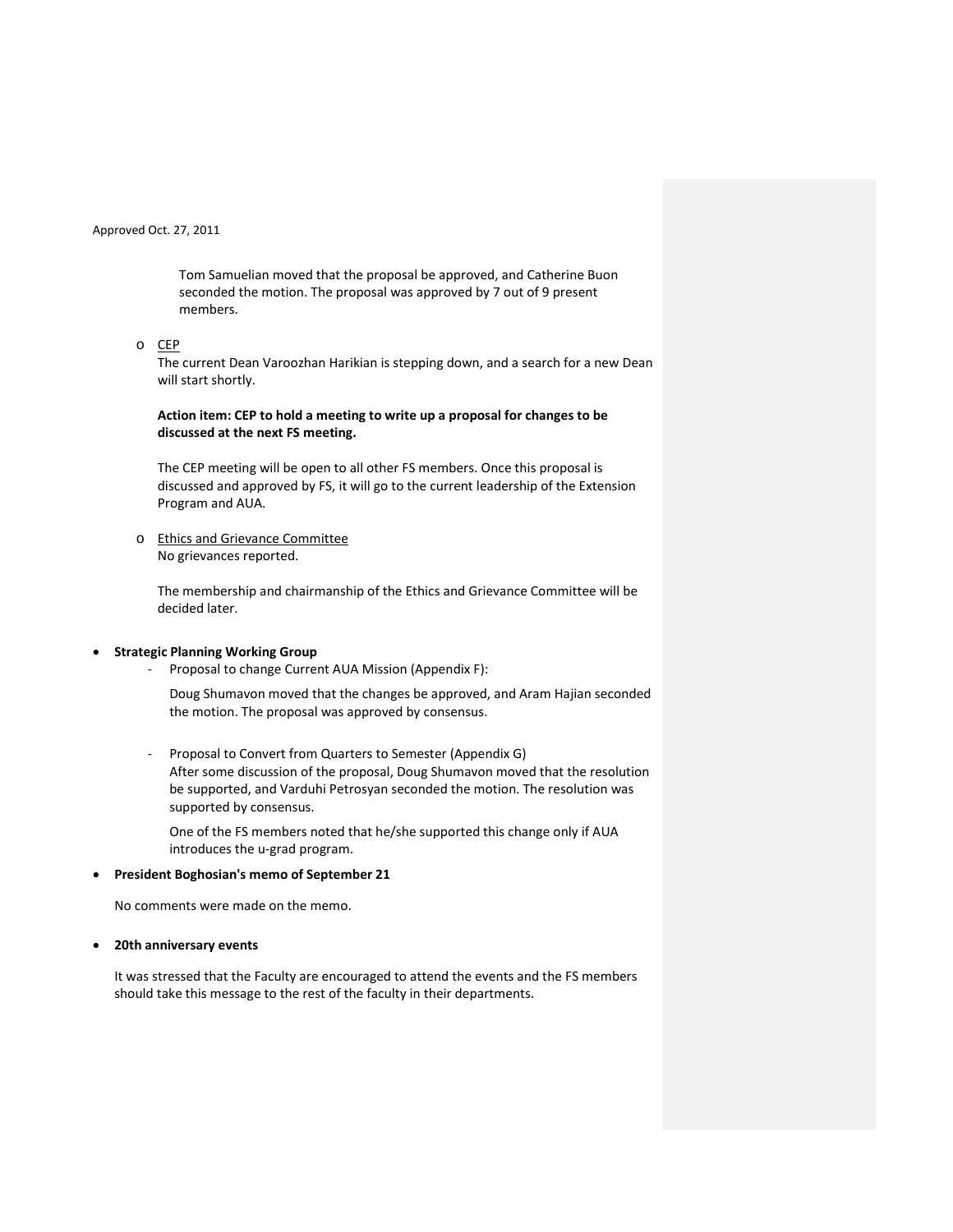# • **Brown Bag**

- o Karen Aghababyan will talk about the recent Environmental Conference held at AUA, tentatively scheduled for the week before the next FS meeting.
- $\circ$  Irshat Madyarov will talk about the 21<sup>st</sup> century technologies for faculty at the forthcoming brown bag.

# • **Schedule of FS Meeting**

Next scheduled meeting will take place on October 27, November 17, and December 15, 2011.

Varduhi Petrosyan moved that the meeting be adjourned, and Tom Samuelian seconded the motion.

Meeting was adjourned 2:20 PM

Minutes respectfully submitted by Irshat Madyarov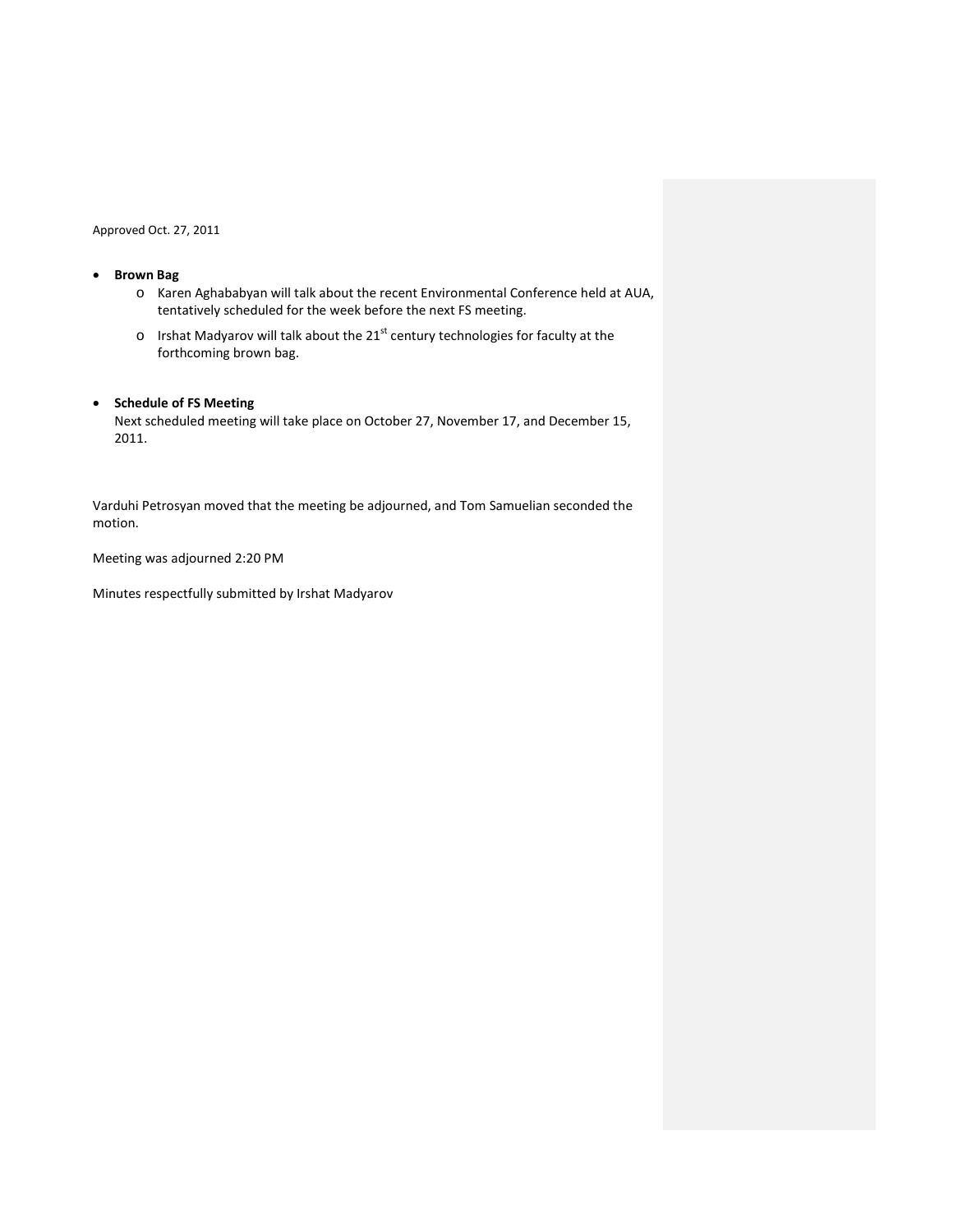#### **Appendix A**

**July 11, 2011**

**Course Proposal and Modification Form**

Academic Program: Computer and Information Science

#### **Nature of Change:**

Administrative:  $\square$  Substantive: X Degree requirement change: X

The Sponsoring Department should attach a Report and any supporting documents with the following information:

(Note that there will be a second set of related changes proposed in the fall for courses offered in 2012.)

(1) Proposed Change (for new or modified courses attach a description):

It is proposed that the order in courses offered is changed. Previously, students were scheduled to take CIS100 in the summer, followed in sequence by CIS201 in the fall term and CIS205 in the winter. CIS100 is an introduction to C++, the programming language used for CIS201. Java is introduced in CIS205 and is used in several courses thereafter. The new proposal entails switching the order of the languages offered.

- As such, the "new" CIS102 will be offered instead of CIS100, which will have the same course content, but use Java in place of C++. This is still considered a bridge course and all incoming students have been made aware of the order switch.
- CIS201 will remain the same, with Java used as the language of example, instead of C++.
- CIS206 Foundation of CIS Advanced Programming in C++ will be offered instead of CIS205.

No unit amounts change, and the same content will be covered in the new sequence as was in the previous one.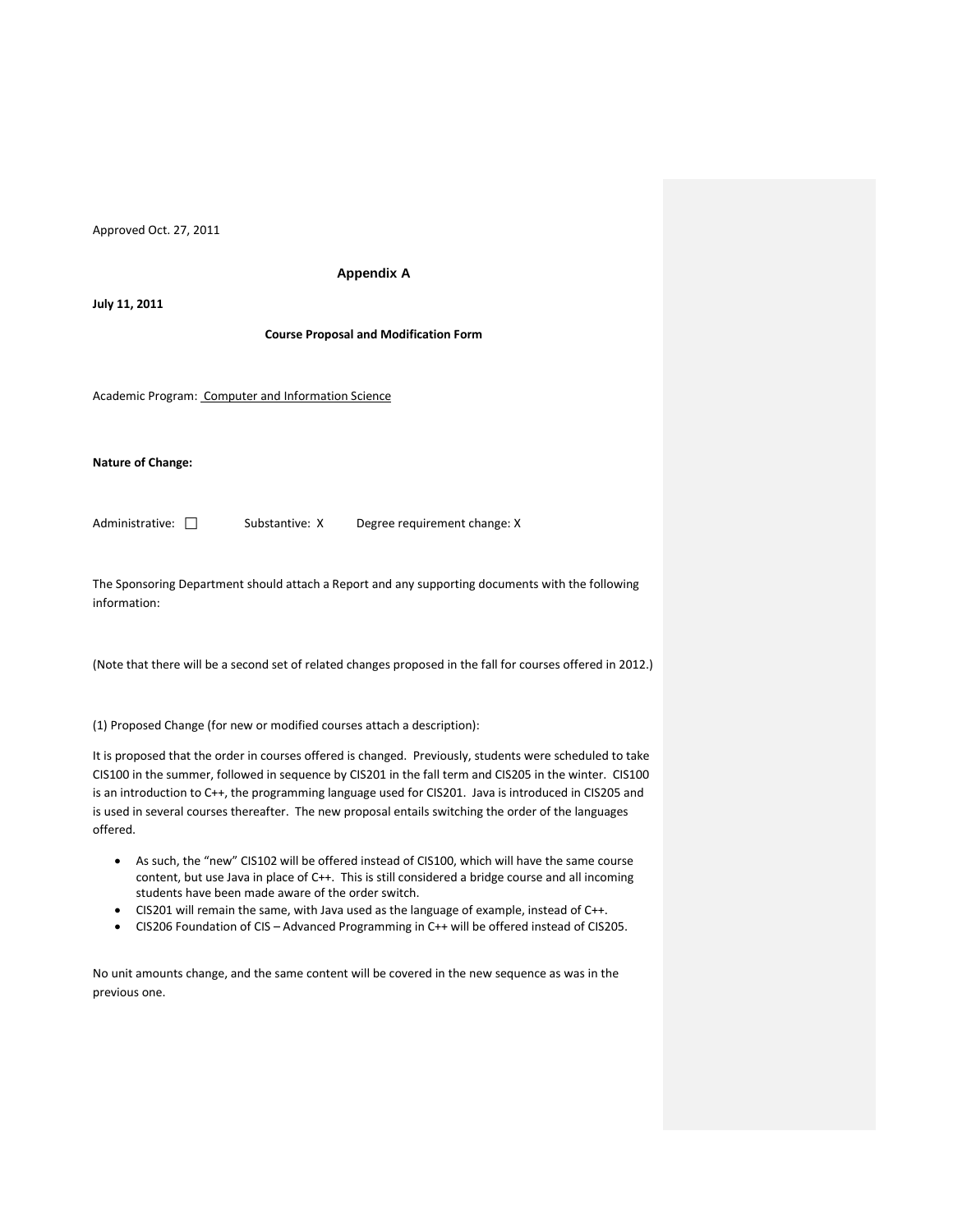### (2) Rationale for Change:

The most significant argument for this change is pedagogical. Java is a higher level language than C++ and is easier to introduce to students who do not have programming experience. More of our coursework depends on Java, and the sooner it is introduced the longer period of time the students will be able to familiarize themselves with it, a greater benefit for retaining the knowledge the gain.

(3) Procedural History (Describe key steps and dates in consultative process within the Sponsoring Program for the proposed change).

Several meetings have taken place among the CIS faculty members discussing the matter over the past year. Our visiting faculty from the spring strongly supported this change, and our informal followup discussions with alumni, industry experts, and other academics confirm this opinion.

Decision of the Curriculum Committee for further action:

|                                                | Approved? |           |                |
|------------------------------------------------|-----------|-----------|----------------|
|                                                | Yes       | <b>No</b> | Date           |
| If approval of Curriculum Committee required:* | X         |           | July 14, 2011  |
| If Faculty Senate Approval required:           | X         |           | August 1, 2011 |
|                                                |           |           |                |

Upon completion of action by the Curriculum Committee, deposit this form with the Provost.

\*If not approved by Curriculum Committee, the Curriculum Committee will provide a written rationale for its decision.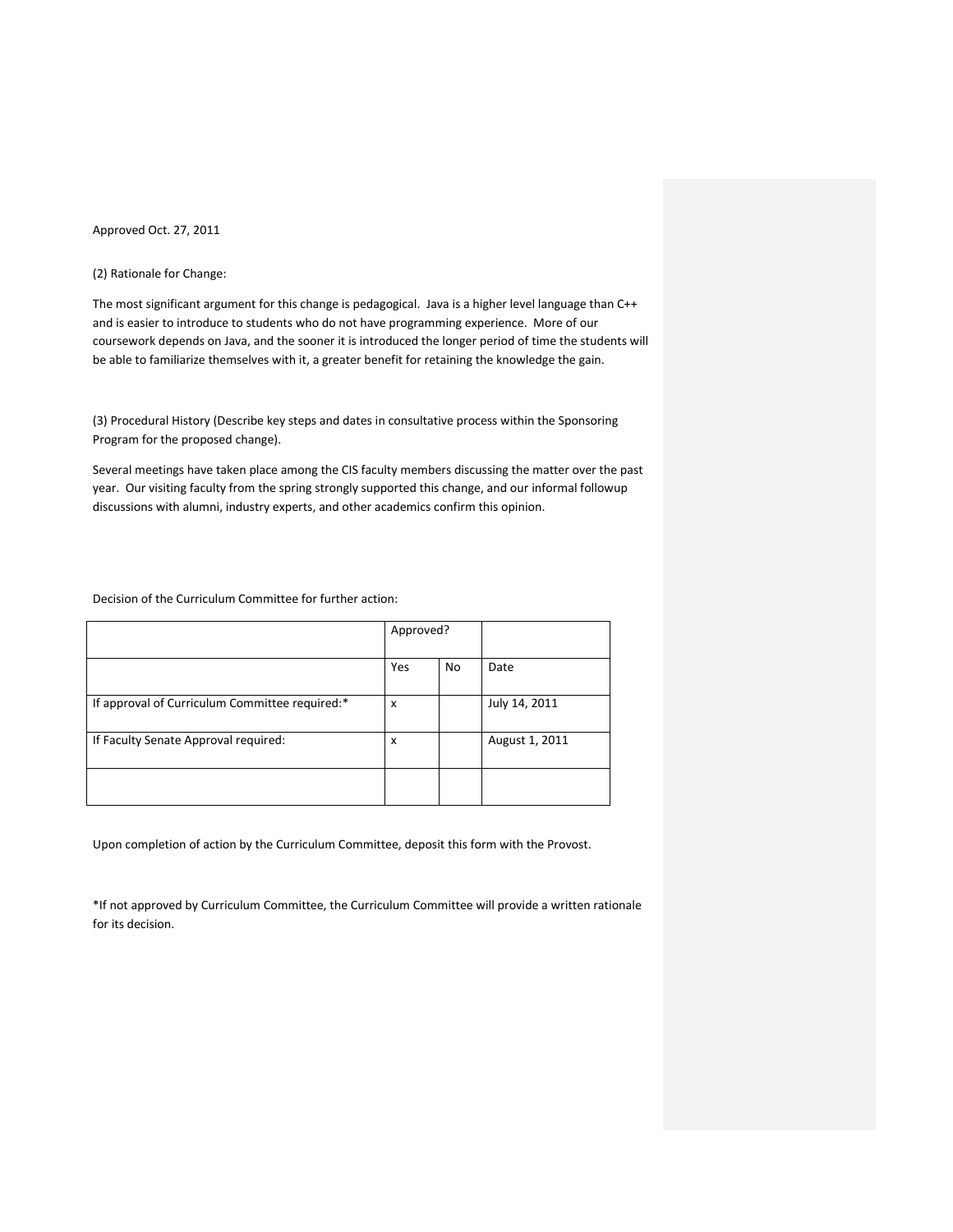### **Appendix B**

#### **Course Proposal and Modification Form**

Academic Program: SBM

Course No./ Name (Information Technology & Operations Strategy) (Organizational Leadership) Check if New

### **Nature of Change:**

Administrative:  $\square$  Substantive: X Degree requirement change: X

*For further information change classification, refer to the Course Proposal and Modification Process.*

The Sponsoring Department should attach a Report and any supporting documents with the following information:

(1) Proposed Change (for new or modified courses attach a description):

*Separate Information Technology & Operations Strategy into two courses:* 

- *1. Information Resources Management*
- *2. Operations and Process Management*

*These are two extensive topics that have been traditionally covered in a single course at SBM. This change adds one required course to the curriculum. To compensate, we propose to turn Leadership to an elective course. Most of the main leadership topics can be covered in other recently introduced 2-unit courses.* 

(2) Rationale for Change:

*1. Feedback from faculty following the publication of the new MBA curriculum.*

*2. Publication of the SBM Audit Report after the approval of the new MBA curriculum.* 

*3. International practice*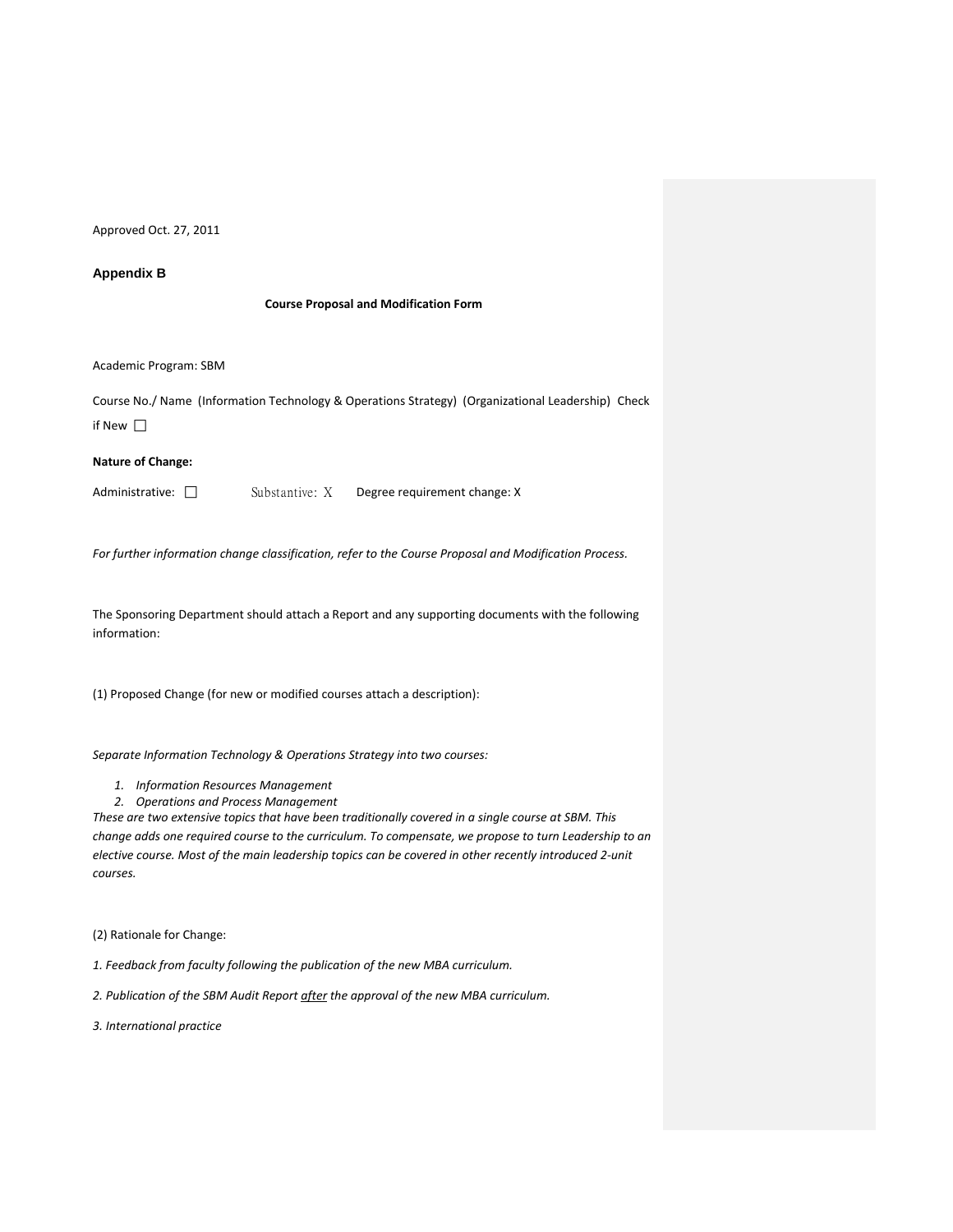*4. AACSB requirement*

(3) Procedural History (Describe key steps and dates in consultative process within the Sponsoring Program for the proposed change).

*The new MBA curriculum turned Information Technology & Operations Strategy from an elective to a required course. During SBM faculty consultations in May and June 2011, many faculty members criticized the new curriculum for not going far enough and proposed the separation of these two topics.* 

Decision of the Curriculum Committee for further action:

|                                                | Approved? |    |                 |
|------------------------------------------------|-----------|----|-----------------|
|                                                | Yes       | No | Date            |
| If approval of Curriculum Committee required:* | X         |    | August 9, 2011  |
| If Faculty Senate Approval required:           | X         |    | August 19, 2011 |
|                                                |           |    |                 |

Upon completion of action by the Curriculum Committee, deposit this form with the Provost.

\*If not approved by Curriculum Committee, the Curriculum Committee will provide a written rationale for its decision.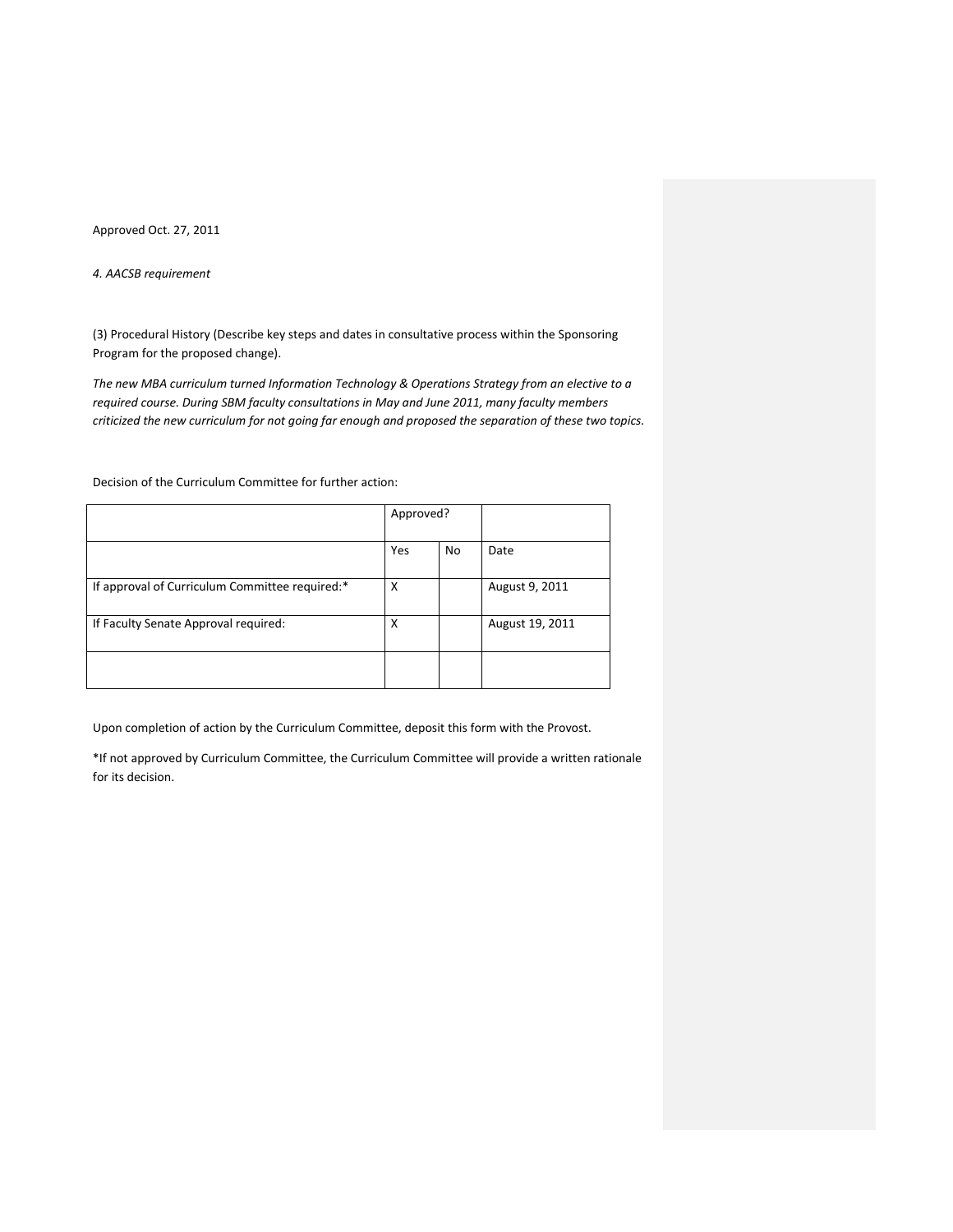### **Appendix C**

# **From AUA catalog**

#### **Current text**

### **Transfer of Credit**

An AUA student may petition to transfer to AUA up to four credits for a course completed at another recognized institution of higher learning, subject to the following conditions:

- That the student earn a passing grade in the course for which transfer credit is requested;
- That the student submit an official transcript from the institution at which the credit was earned, showing the grade and number of units awarded for the course in question; and
- That the student provide evidence that the credits s/he is requesting to transfer to AUA will not be utilized to fulfill a program or degree requirement at another institution.

An applicant from another university who wishes to transfer his/her earned credits towards an AUA degree may be allowed to transfer one course with the approval of the Dean of the College.

### **Proposed change**

An AUA Master's student may petition to transfer to AUA credits for graduate-level courses completed at another recognized institution of higher learning. Credit transfers shall be made on case-by-case basis, at the discretion of the Dean and Provost, and shall be subject to the following conditions:

- That the student earn a passing grade in the course for which transfer credit is requested;
- That the student submit an official transcript from the institution at which the credit was earned, showing the grade and number of units awarded for the course in question;
- That credits transferred to AUA not apply toward the fulfillment of requirements for a degree at another institution.

The total number of transfer credits applied toward a Master's degree shall not exceed 20% of the total number of credits for the degree. Grades obtained at other universities will not be recorded, nor will they count towards students' GPA.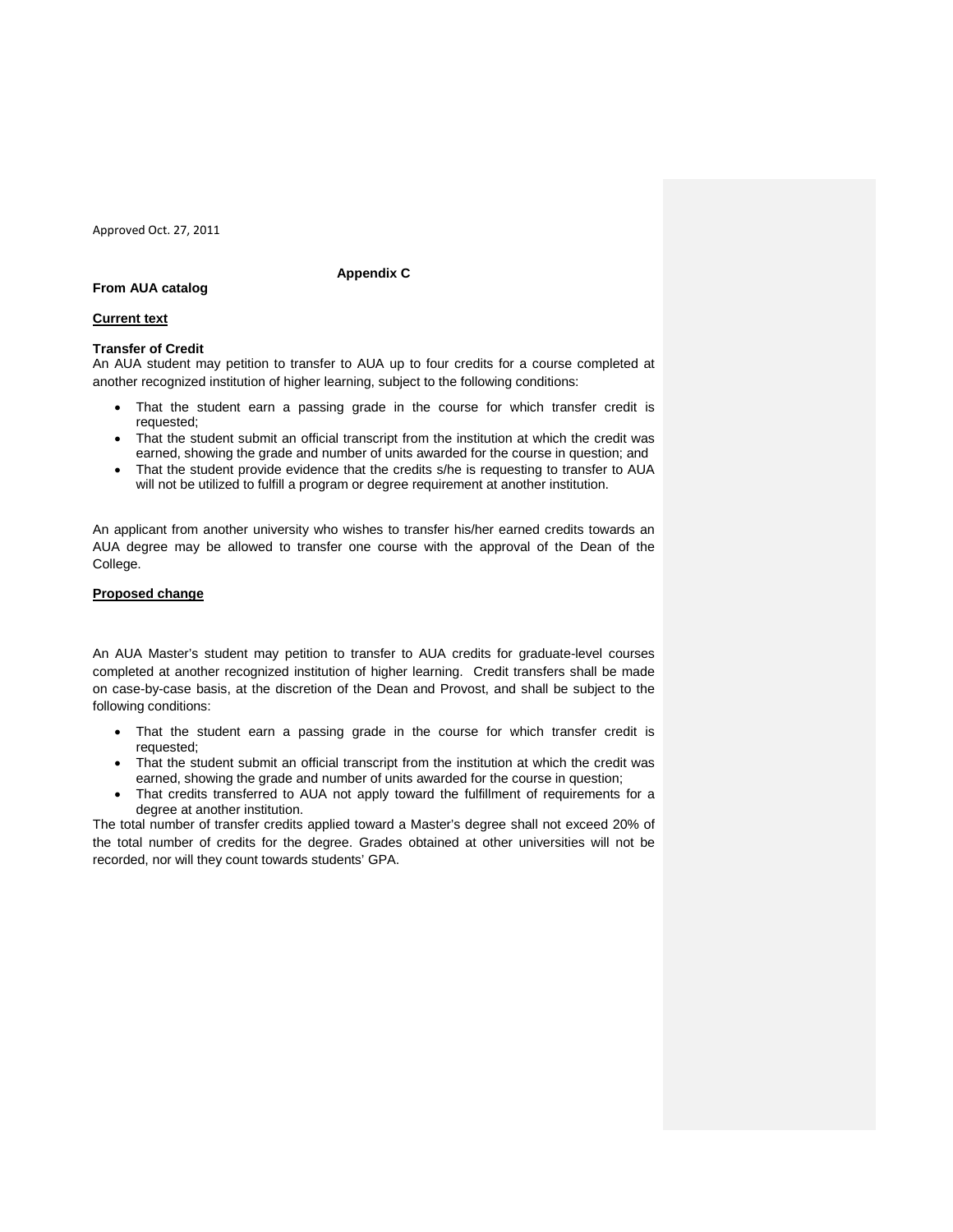### **Appendix D**

# **Proposal for adoption and amendment of the AUA Policy on Transfer Students and Credit Transfer**

# **Rationale**

As AUA prepares to offer undergraduate studies, we will need to have policies designed to address issues specific to undergraduate studies. Transfer students and credit transfer are more common at the undergraduate level. This is indeed encouraged by the Bologna process and other harmonization efforts in Armenia. Undergraduates frequently study abroad or take summer courses at other institutions. For students at a relatively small university like AUA, the opportunity to take courses at other institutions, in Armenia and abroad, can significantly enrich and complement their educational experience. Since not all credits earned at other institutions should be transferrable, the university needs a policy to guide students, faculty and administrators on when to award transfer credit toward AUA degrees.

The proposed policy is in line with those of other WASC-accredited institutions, suitably modified to AUA's unique situation.

Transfer of credit toward graduate degrees (as well as advanced standing for transfer students) will continue to be more restricted and require case-by-case decision-making. A separate policy addresses that issue.

It is advisable for students to seek guidance before taking courses at other institutions to make sure they understand the requirements for transfer credit. Approval of transfer credit will only be given after the course is successfully completed and only upon presentation of satisfactory evidence of completion (e.g., an official transcript from the university where the course was taken).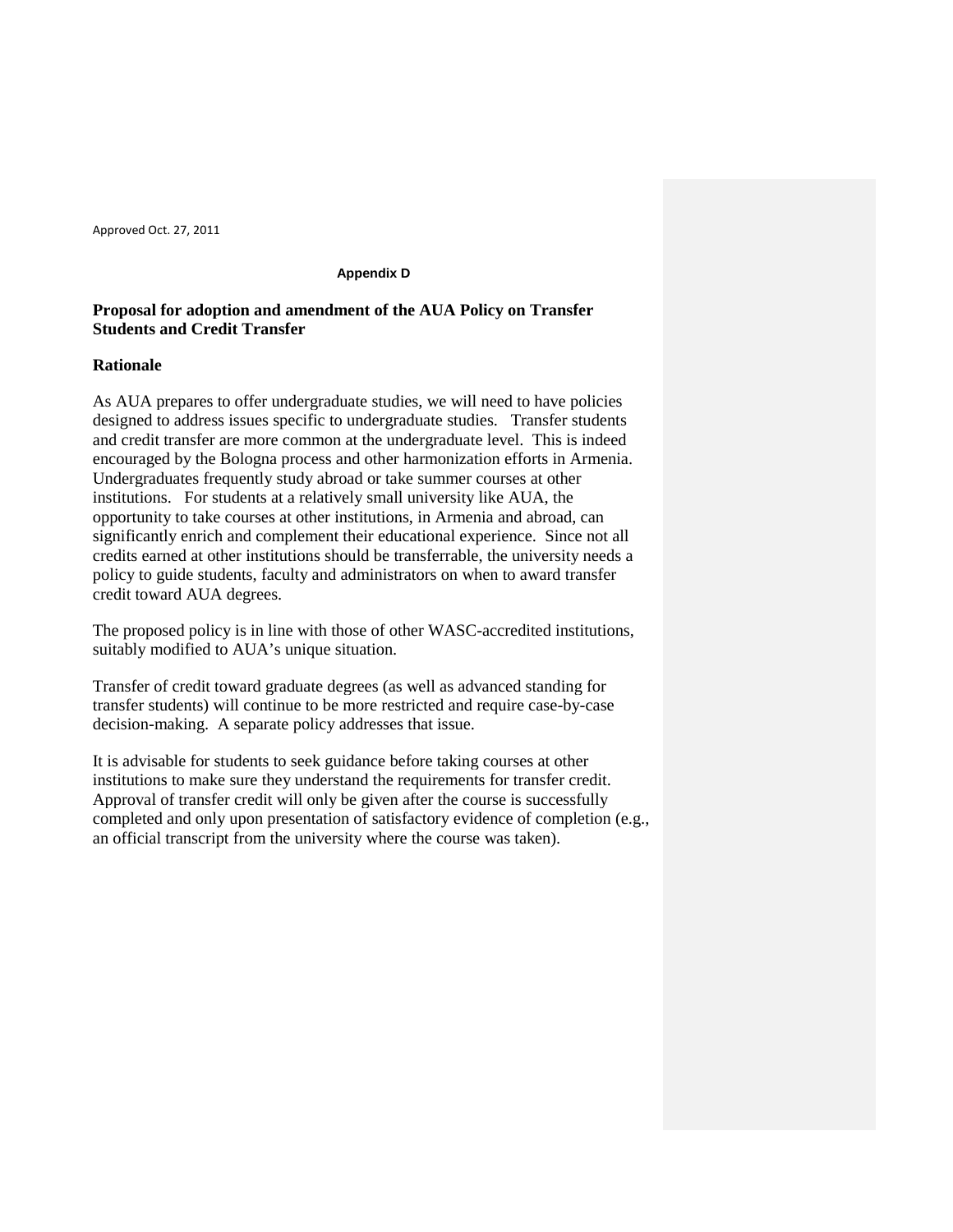# **AUA Policy on Transfer Students and Credit Transfer**

This policy will come into effect as it pertains to bachelor's degree students, only after approval of bachelor's degrees by the Faculty Senate, Administration, Board of Trustees and WASC.

# **Transfer Student Policy**

Bachelor's degree students may transfer to AUA from other undergraduate institutions after having completed a minimum of at least one (1) year at another undergraduate institution; otherwise, they must apply as a new student. The number of credits that can be transferred shall not exceed 60 (sixty). Students have the right to petition the Dean for exceptions to this restriction, if justified by the circumstances.

# **Residency Requirement**

Students must complete the requirements for the bachelor's degree within six years of enrolling as a full-time undergraduate student (counting AUA-approved leave(s) of absence), but in no instance, shall a bachelor's degree be awarded less than two years after enrollment for that degree.

Students have the right to petition the Dean for exceptions to this restriction, if justified by the circumstances.

# **Credit Transfer Policy**

Credits earned through courses at other accredited institutions may be transferred to AUA on a case-by-case basis. Generally, if the course corresponds in relevance and rigor to a course of study offered by AUA and the student has received a grade higher than C, credit will be awarded. Credits transferred to AUA may not be applied toward the fulfillment of requirements for a degree at any other institution. Approval for transfer credits will be given only upon presentation of evidence of successful completion of the course at the other institution.

To graduate with an AUA bachelor's degree, students must earn at least 60 (sixty) credits at AUA. Credits earned in AUA-pre-approved junior year, summer or exchange programs, shall be deemed to be AUA credits. Students have the right to petition the Dean for exceptions to this restriction, if justified by the circumstances.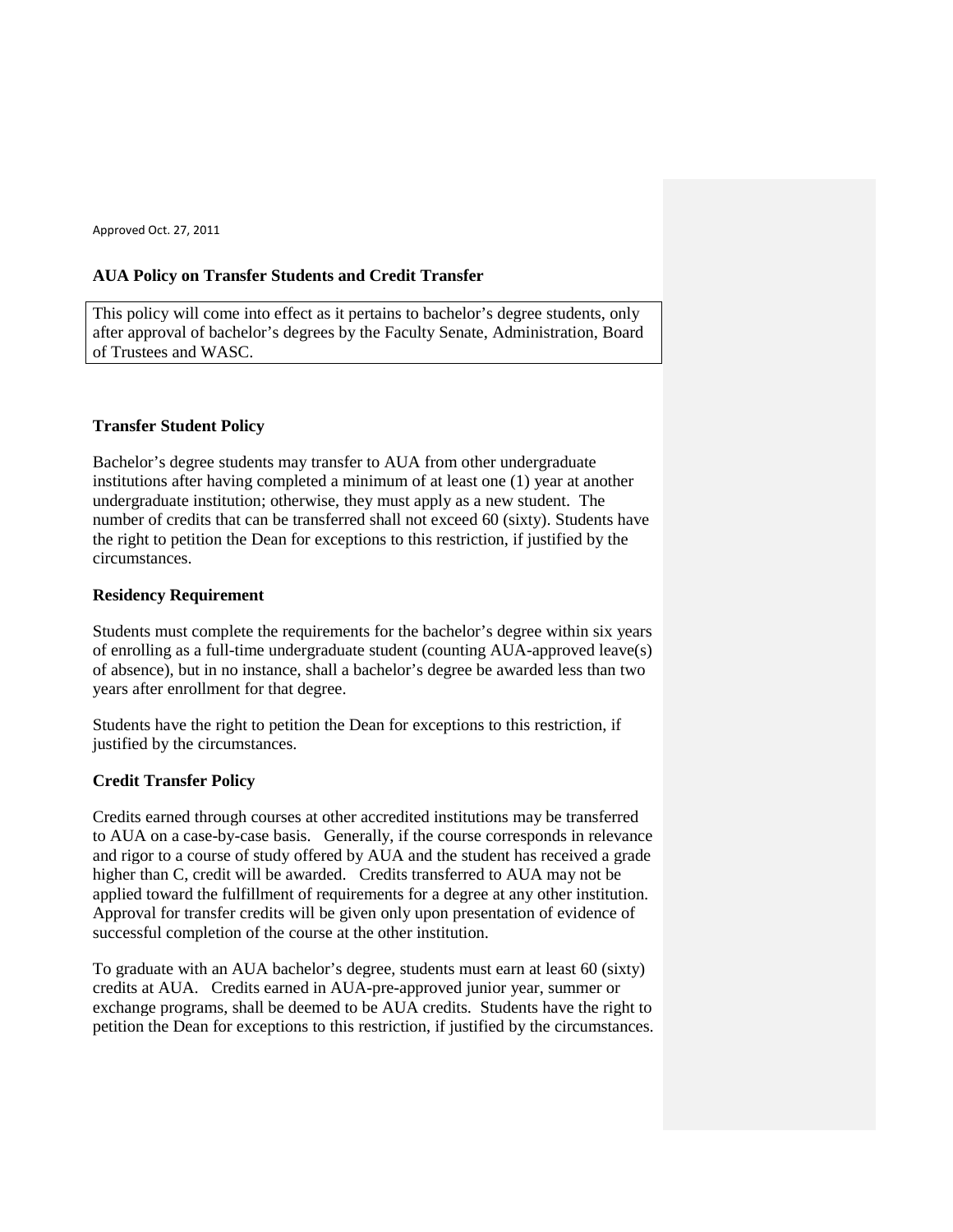# **Course Load, part-time and full-time status**

Typically, bachelor's degree students will carry a full-time course load of 15 (fifteen) credits a semester. The maximum course load is 18 (eighteen) credits and the minimum is 12 (twelve) for a full-time student. Students who wish to take more than 18 (eighteen) or less than 12 (twelve) credits must petition the Dean for permission and tuition adjustment.

Non-degree students may take courses in accordance with the AUA Non-Degree Student Policy.

**Deleted:** on a part-time basis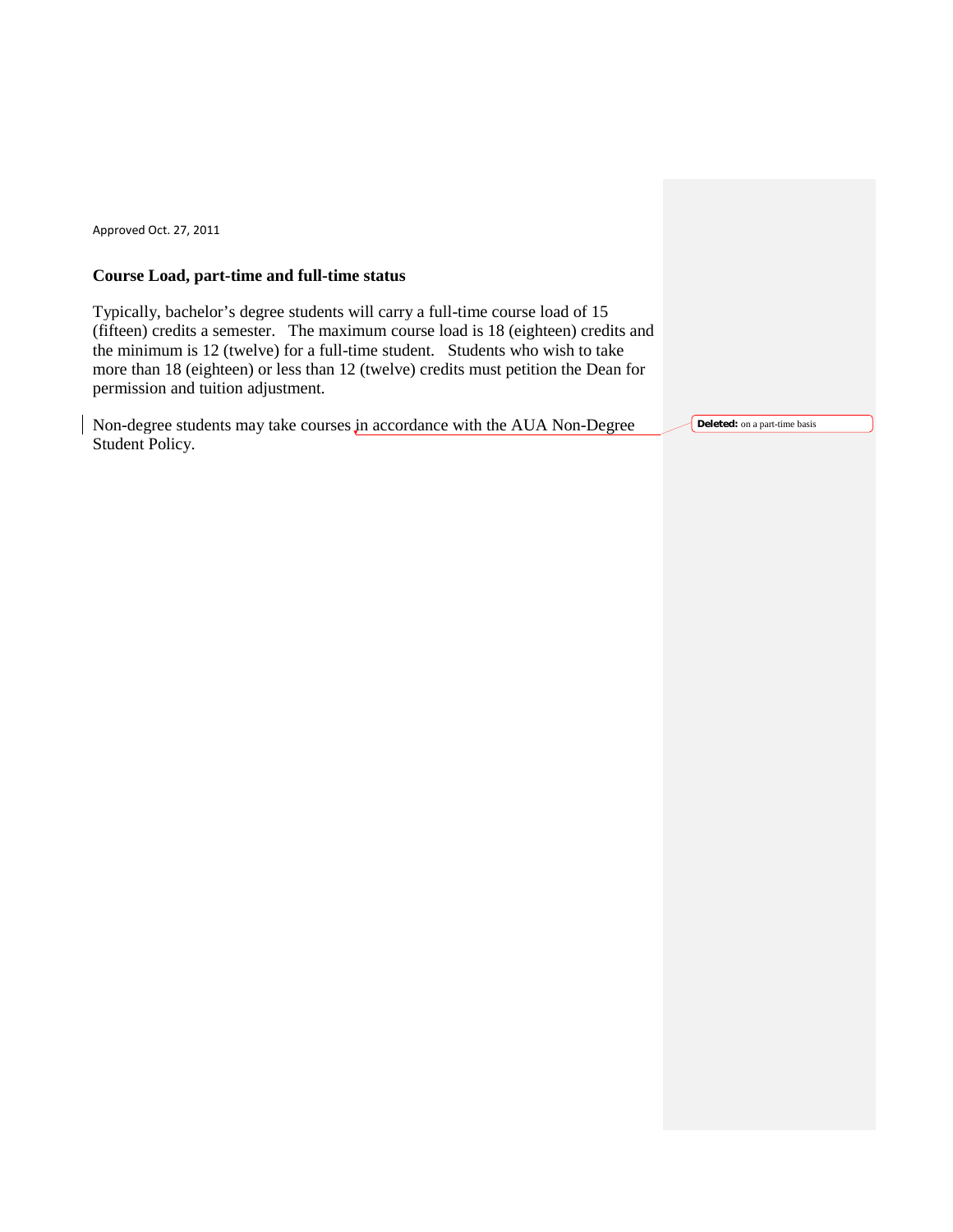### **Appendix E**

## **From AUA Faculty Handbook**

#### **Current text**

#### **Credit Hour Approach**

The unit of reference for academic credit at the American University of Armenia will be the "Credit Hour." A credit hour is comprised of faculty-led discussion/lecture and student preparation outside of the classroom.

AUA's academic calendar is planned around 10 instructional week academic quarters.

A credit hour equals 10 academic hours (500 academic minutes) of faculty led instruction plus, on average and as a general guideline, an additional 20 hours per academic quarter (1000 minutes per quarter) of student preparation outside of class.

#### **Guidelines on Equivalents**

 $\Box$  Faculty supervised laboratory sessions are roughly equivalent to  $\frac{1}{2}$  of a faculty led session (e.g., 20 academic hours or 1000 instructional minutes equal one credit hour)

 For independent study time spent is roughly equal to ⅓ of a faculty led session (e.g., 30 academic hours or 1500 minutes equals one credit hour)

 $\Box$  As most courses use a mix of these teaching methods, the credit hours assigned to a given course will reflect the weighted value of these components.

## **Proposed change**

This amendment to the AUA Credit Hour Policy will come into effect only after approval of conversion from quarters to semesters by the Faculty Senate and Administration.

### **Credit Hour Policy**

The unit of reference for academic credit at the American University of Armenia will be the "Credit Hour." A credit hour is comprised of faculty-led discussion/lecture and student preparation outside of the classroom.

AUA's academic calendar is planned around 15 weeks of instruction per semester.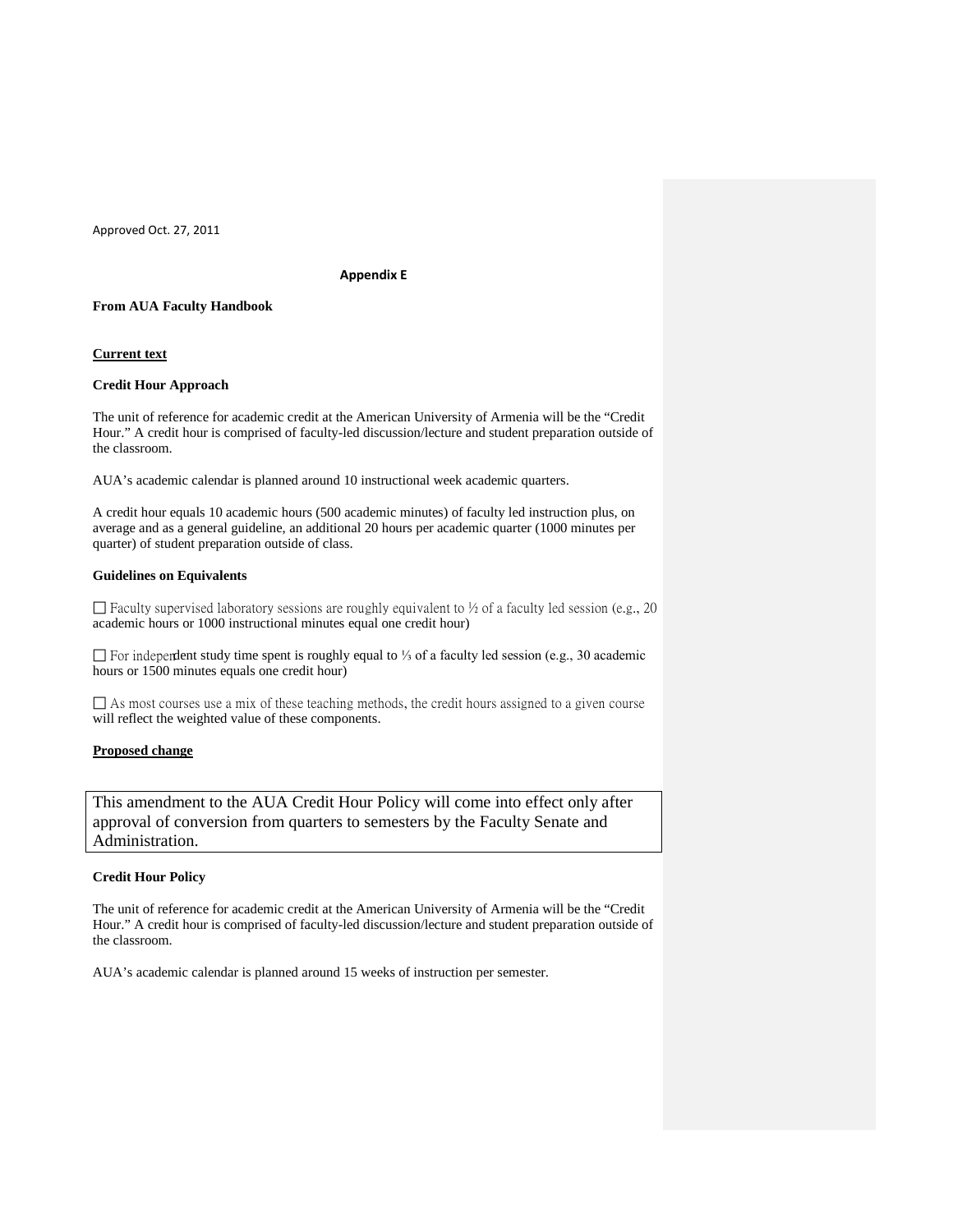A credit hour equals [1](#page-13-0)5 academic hours<sup>1</sup> of faculty-led instruction plus, on average and as a general guideline, an additional 30 hours of out-of-class student work.

<span id="page-13-0"></span> $<sup>1</sup>$  One AUA academic hour equals 50 minutes of class time.</sup>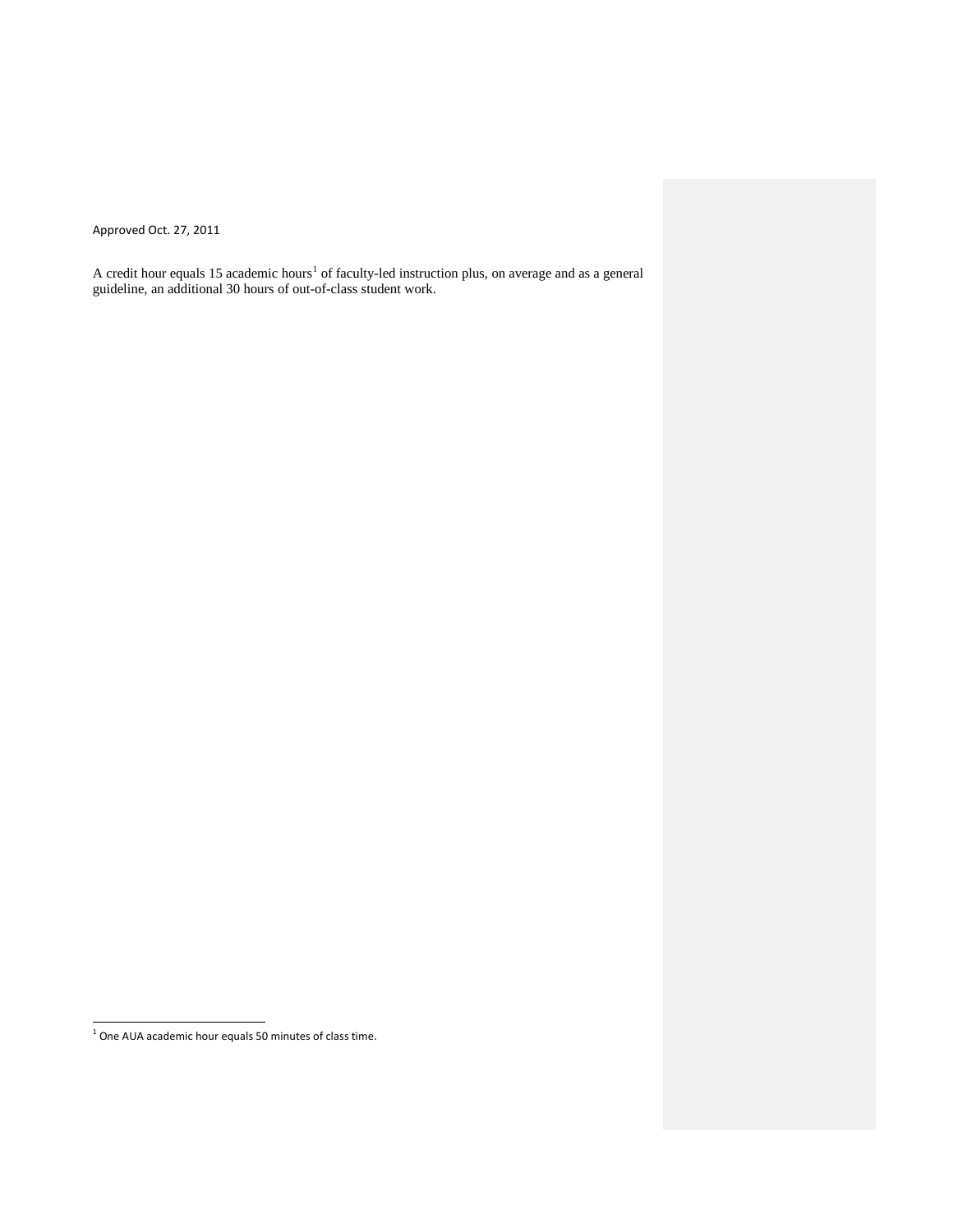# **Guidelines on Equivalents**

 $\Box$  Faculty supervised laboratory sessions are roughly equivalent to ½ of a faculty led session (e.g., 30 academic hours equal one credit hour)

 For independent study time spent is roughly equal to ⅓ of a faculty led session (e.g., 45 academic hours equals one credit hour)

 $\Box$  For courses that use a mix of teaching methods, the credit hours assigned to a given course will reflect the weighted value of these components.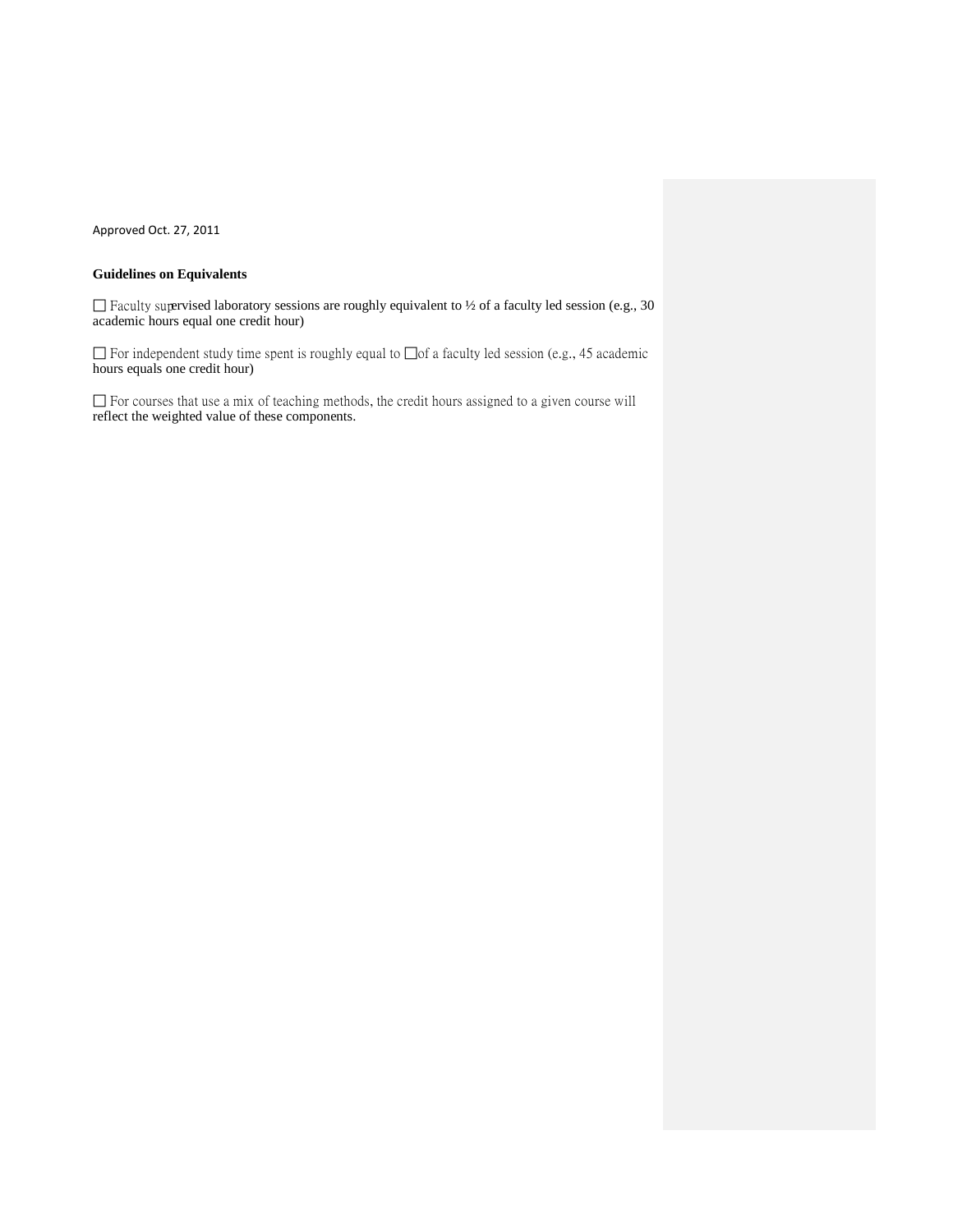#### **Appendix F**

Proposal to Up-Date AUA's Mission Statement from the Strategic Planning Working Group

As a routine part of AUA's strategic planning for 2011-2017, the alignment of the university's mission statement was discussed at the Strategy Mapping Session, July 22-23, 2011. The consensus was that the university's mission statement is still relevant and well-aligned to our goals and objectives and that no major change was required as the university embarks on undergraduate education. However, several small revisions were proposed that are now presented to the Faculty Senate for consideration:

# THE AUA MISSION

As an institution of higher learning, the American University of Armenia provides teaching, research, and service programs that prepare students and enable faculty and researchers to address the needs of Armenia and the surrounding region for sustainable development, in a setting that values and develops academic excellence, free inquiry, integrity, scholarship, leadership, and service to society.

Proposed Change 1: Without diminishing the student focus of our university's mission, support for faculty and researchers in their teaching, scholarship and research was identified as a gap in the current statement; hence, the proposed insertion of "and enable faculty and researchers" after "prepare students". This is also in line with one of the two themes of our Institutional Proposal: "Cultivating a Community of Scholars."

Proposed Change 2: Strategic planning encourages consideration of what distinguishes an institution from others, what values it embraces and what others value it for. A recurrent theme of the strategic planning research and discussion was "integrity." Although this is implicit in the notions of academic excellence and leadership, it was proposed that "integrity" be inserted in the values that AUA fosters as part of its mission.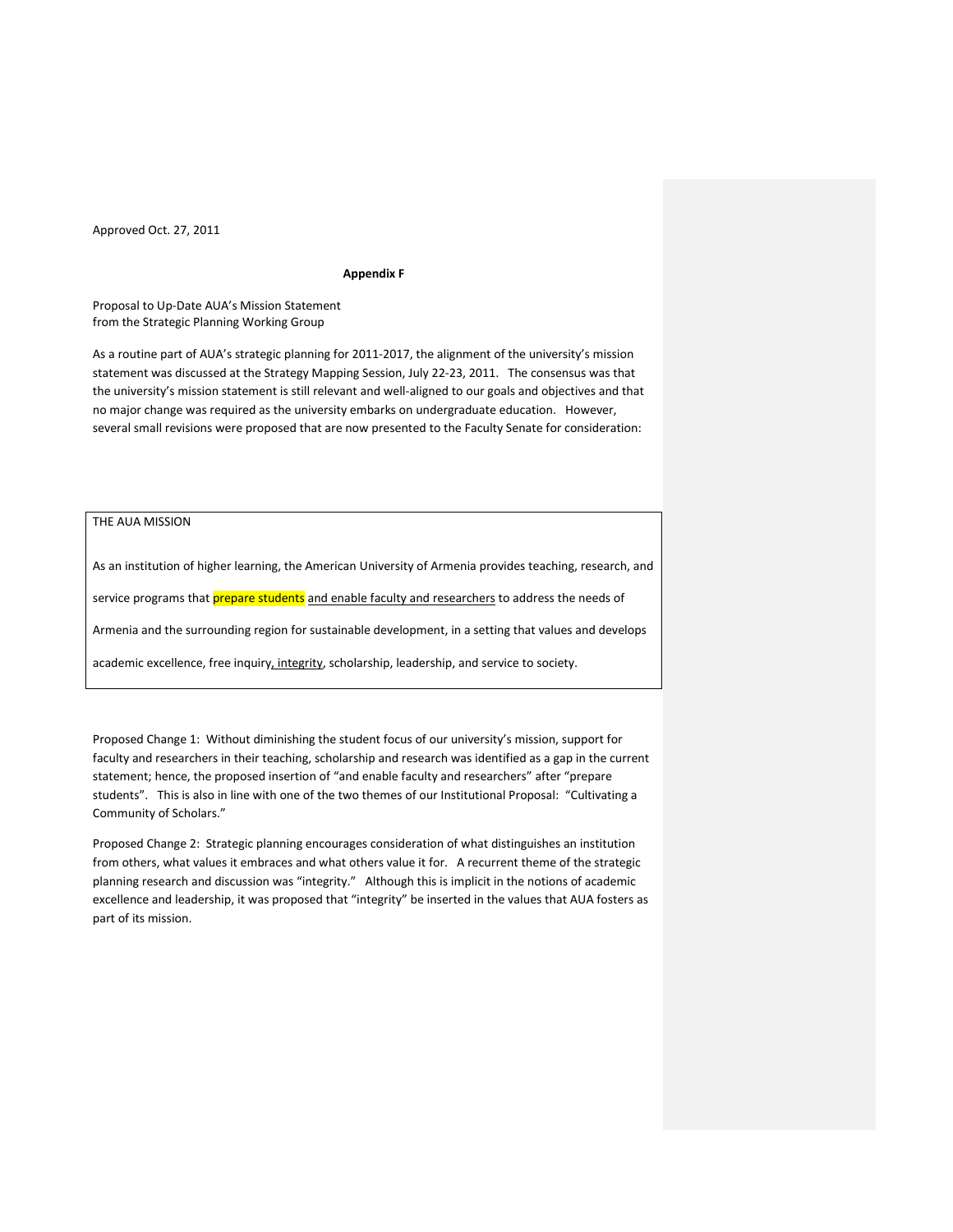# **Appendix G**

## **Proposal to Convert to the AUA Calendar from Quarters to Semesters starting Fall 2012 from the Strategic Planning Working Group and Provost**

Operational efficiency was one of the routine issues considered during the Strategic Planning discussion this summer. While discussing this issue, conversion from a quarter-based to a semester-based calendar was raised as a move to improve the university's efficiency as it grows fourfold for undergraduate studies.<sup>[2](#page-16-0)</sup>

Many other institutions have made this change for two primary reasons: (1) semesters reduce administrative effort and costs related to registration, tuition collection, grade reporting, faculty contracting, course evaluation by about 30% per year, freeing up time and resources for substantive work, (2) benefits of being in sync with other university calendars. Approximately 80% of all US universities are on the semester system and all Armenian universities and schools are as well.

To further clarify the pros and cons of this conversion, on July 25 the Provost asked the deans and associate deans to confer with their faculty and to identify any major obstacles to this transition. The conclusion of that one-month, on-line deliberation was that there are no insurmountable obstacles to making the change to semesters, and (ii) there are many benefits to the conversion to semesters in terms of efficiency and compatibility with other university calendars. The summary of pros and cons are set for in the Provost's August 17 e-mail to the Board of Deans, which concludes: "the conversion will entail a one-time pain, but the pedagogical and fiscal benefits will be substantial." There are two reasons for doing this in fall 2012: (1) to reduce the administrative burden and potential confusion in the fall 2013, when ugrad is scheduled to start, (2) to avoid duplication of effort in connection with the new integrated information management system which is currently being designed and implemented. If AUA is going to make a change, it is more efficient to do so now than to set it up for quarters and then convert to semesters.

As confirmed with WASC by our Accreditation Liaison Officer, this conversion does not require WASC approval.

### Impact Statement:

The main, one-time cost will be adjustment of curriculum, and even this is likely to be minimal in most instances. The overall instructional time is the same: 30 weeks per year divided two 15 week semesters, instead of three 10-week quarters. As a practical matter, this will require 2 adjustments to current courses: (1) converting 4-credit quarter courses (40 hours of instruction) into 3-credit semester courses (45 hours of instruction), which should be minimal; (2)

<span id="page-16-0"></span> $2$  Semesters had been considered during the switch from a spring to a fall start and tabled for practical reasons at that time to avoid too many changes at once.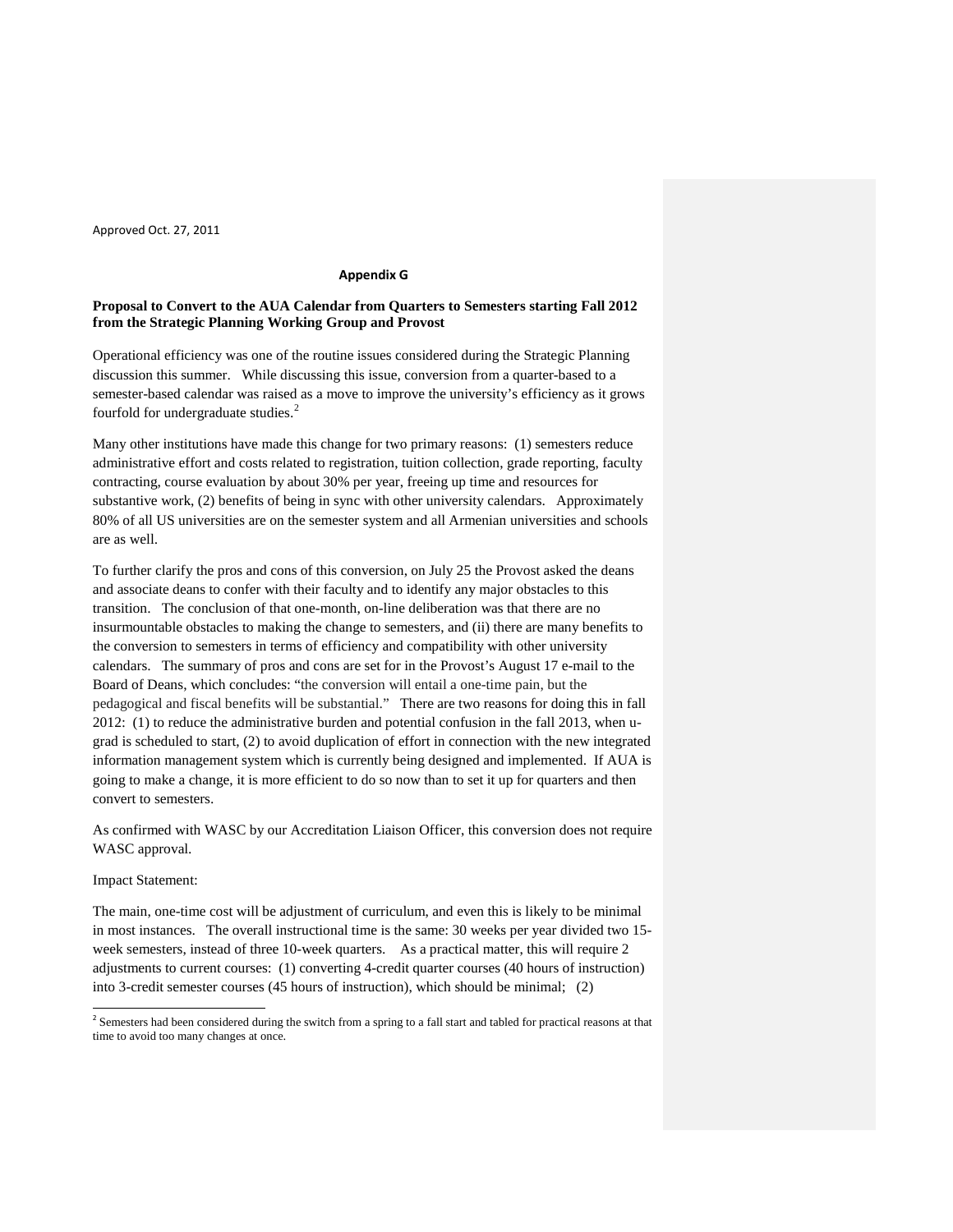combining two 2-credit quarter courses into 3-credit semester courses, which may take some reallocation of courses and materials. (3) reallocating modular curricula (currently offered in less than 10 week periods) to fit into two 15-week semesters, instead of three 10-week quarters, e.g., instead of six 5-week modules being divided into 3 groups of 2 per quarter, they could be divided into 2 groups of 3 per semester. Some additional adjustments may be needed to accommodate visiting professors who taught modules at the end of our spring quarter after their spring semester ended elsewhere.

Benefits, especially as AUA embarks on a major expansion into undergraduate education:

- 1. **Semesters are more efficient operationally – 1/3 less administrative overhead (grades, contracts, registrations).** Also avoid the rushed Winter-Spring quarter turn around of grades, probation decisions, and start of courses that coincides with recruitment and admissions. With 400 students, AUA annually processes 1200 tuition bills, course registrations, grade reports (400 x 3). Under a semester system, this would be reduced to 800 transactions, which is already a substantial savings. After undergraduate education is in full operation, there are projected to be 1600 students, which means the difference between 4800 (1600 x 3) and 3200 (1600 x 2), which is roughly a savings of our entire current operational effort for just these three functions.
- 2. **Semesters are better fit for incoming students and faculty as well as graduates seeking further education** – problems with recruitment, deferments for doctoral students
- 3. **Semesters may be more educationally effective as well**. Longer terms permit more time for sustained skills development, which may be more educationally effective? particularly for u-grad, more in-depth<sup>[3](#page-17-0)</sup> Many textbooks and on-line materials are designed for semesters. Also, many capstone courses are 1-term courses and often students remark that 10 weeks is too short to complete a capstone, resulting in incompletes, extensions, etc.
- 4. **Increased course offering capacity** semesters permit scheduling 20% more courses in same facilities (3 credits vs. 4 credit) (semester  $(40 \text{ hr.}/3 \text{ cr.} = 13 \text{ courses/wk})$ , quarter  $(40hr. / 4 cr. = 10 \text{ courses/wk})$
- 5. **Visiting faculty are often on semester system,** so it is all the same for them whether they come to Armenia for a quarter or semester; also most visitors come for less than a quarter now – 5-week modules can fit in either semester or quarter system (2-2-2 for quarter or 3-3 for semester)<sup>[4](#page-17-1)</sup>

<sup>&</sup>lt;sup>3</sup> There is a counter-argument that quarters, being shorter and more numerous, give students quicker feedback and more "new starts," which can be a psychological boost for learning, and permit more "breadth" of courses and topics. Of these, only the "new starts" argument appears to be an essential difference, since frequent feedback is possible and encouraged in semesters as well as quarters, and total amount of instruction time is the same, so the range of topics and subject matter can be covered equally well in either system.<br><sup>4</sup> There is a counterargument that some visiting faculty are able to come for 10 weeks but not 15 weeks and that

<span id="page-17-1"></span><span id="page-17-0"></span>some visiting faculty come during the last week of spring quarter to teach after their semester ends elsewhere. Some of these inconveniences can be address through videoconferencing, team teaching and summer scheduling of courses.